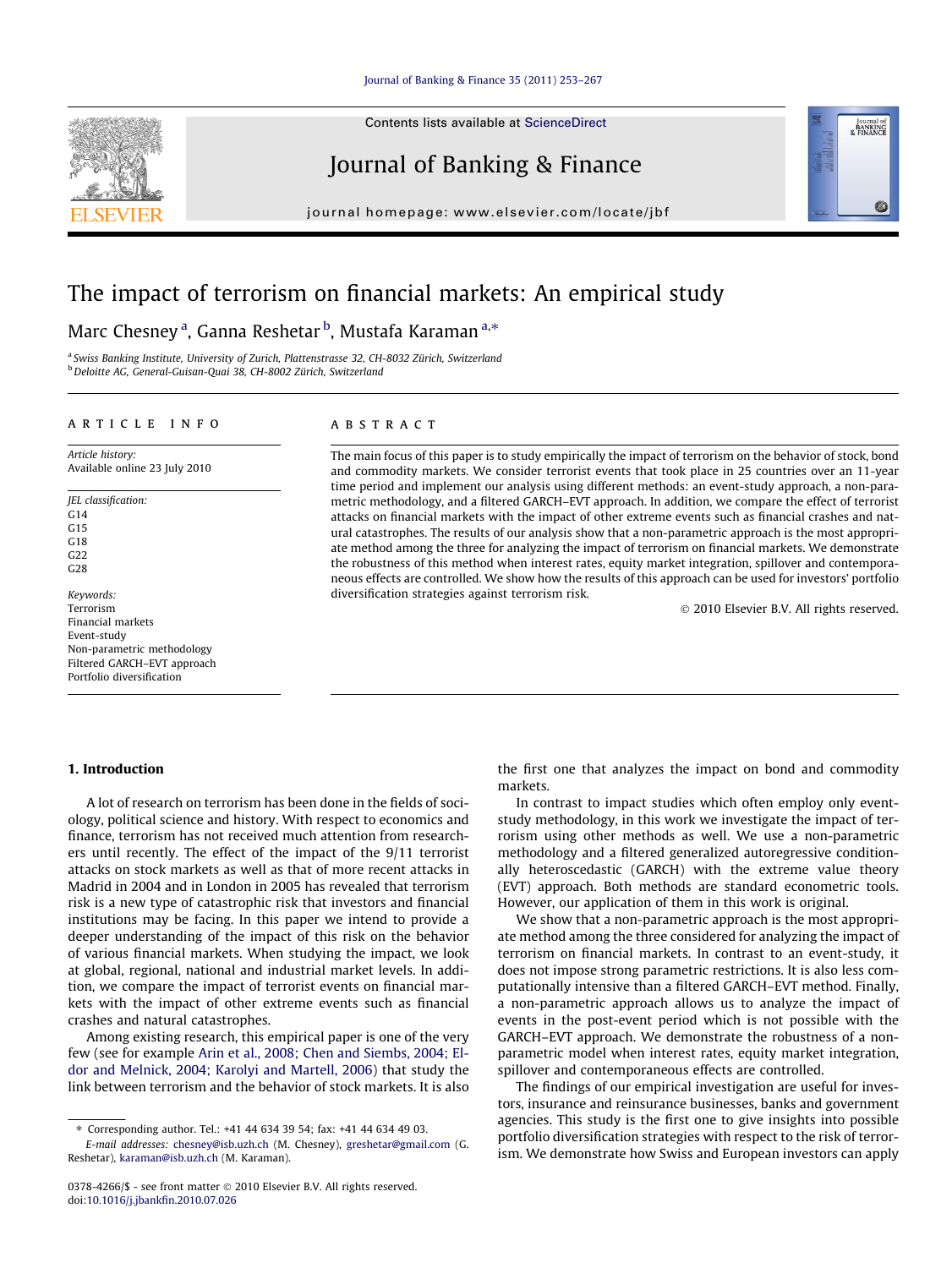the results of our non-parametric model to the construction of their investment portfolios.

In order to study the impact of terrorism on financial markets empirically, we look at the effect of 77 terrorist attacks that occurred in 25 countries over an 11-year time period. We look at global, European, American, and Swiss stock markets as well as insurance, banking, travel, pharma/biotech, aero/defense and oil/ gas industrial stock indices. In relation to other markets, we look at the US, European and World bond indices as well as at the global commodity and gold markets. When comparing the impact of terrorist events on these financial markets with the impact of other extreme events, we analyze the impact of 4 financial crashes and 19 natural catastrophes which occurred during the 11-year period under consideration.

The results of our work are as follows. Approximately twothirds of the terrorist attacks considered lead to a significant negative impact on at least one stock market under consideration. The Swiss stock market is affected by the highest number of attacks while the American stock market by the lowest number. The insurance sector and the airline industry exhibit the highest susceptibility to terrorism, while the banking industry is the least sensitive.<sup>1</sup> This is in contrast to financial crashes which have a strong negative impact on the banking sector. The analysis of the impact on the aero/ defense, pharma/biotech and oil/gas sectors shows both positive and negative reactions. These sectors behave similarly to natural disasters and financial crashes.

As with terrorist events, natural catastrophes cause both positive and negative return movements in the commodity/gold and bond markets. The gold index is affected by a lower number of events compared to the commodity index, implying less sensitivity of the former to natural disasters. Finally, among bond markets considered, the US government bond market shows the lowest impact from terrorist attacks, natural catastrophes and financial crashes.

As to the strength of the impact, terrorist attacks and financial crashes cause event-day return movements that are mostly extreme, with the strength of the impact declining in the post-event period. This implies that although markets perceive these events as unusual, they do not see their effects as long-lasting. Regarding natural catastrophes, the negative impact is more often observed in the post-event period. This can be attributed to the fact that markets need more time to evaluate the long-term impact of such events. Furthermore, as natural disasters can last for several days, the impact is more likely to be evaluated during the period following the event.

The results of this paper suggest several diversification strategies for minimizing the terrorism risk. Investors concerned about this risk should consider holding two groups of assets: those which are likely to react positively to terrorist attacks, or those which have little or no negative sensitivity to this risk. In the first case, a US Government Bond Index is the safest choice followed by such industry stocks as aero/defense and pharma/biotech. However, given that these stock markets may also exhibit a negative response, investing in these industries as a diversification strategy against terrorist attacks may not always work. In the second case, a banking stock index may be good for investment. It is important to note, however, that although a banking stock index is least sensitive to terrorist attacks, it exhibits significant negative return movements associated with financial crashes.

Regarding the other financial markets, investing in a composite commodity index is preferable to investing in gold only. This is because the gold market often reacts more negatively than positively

to terrorist events. In addition, when compared to the commodity market in general, the negative impact on the gold market is more long-lasting. At the same time, the commodity market also shows a short-term negative reaction to some terrorist events. This implies that investing in gold and commodity markets may not always provide a good hedge.

Another possible way to reduce negative exposure to terrorist events would be to avoid investing in insurance, travel and airline stocks or to short these indices. Note that insurance and airline industries show high negative sensitivity not only to terrorist attacks but also to financial crashes and natural disasters. This implies that by taking long positions in these stocks, investors may end up increasing their risk of loss if further terrorist attacks occur.

Finally, our analysis of the possible investment diversification strategies for Swiss and European investors shows that an investor who uses the results of our paper and constructs an investment portfolio in such a way that she imposes a negative correlation on the industries that react inversely to the terrorist attacks and a positive average correlation on the rest of the covariance matrix, would outperform other investors.

#### 2. Related research

Analysis of existing literature on the impact of terrorism on financial markets shows that most of the research has a descriptive character and focuses on the impact of very few terrorist events (often only those which occurred on September 11, 2001). A recent article by [Karolyi \(2006\)](#page--1-0) discusses what is known and unknown about the effects of terrorist events on financial markets. It also provides a summary of the research done in this area. According to the author, there is still little known about the economic and financial consequences of terrorism.

A very recent paper by [Arin et al. \(2008\)](#page--1-0) shows interesting results regarding the effect of terrorist events on the markets' behavior based on evidence from six different financial markets (Indonesia, Israel, Spain, Thailand, Turkey and UK). In their work, the authors investigate the effects of terrorism not only on the stock markets, but also on stock market volatility. They find that the magnitude of terrorist effects is larger in emerging markets.

[Johnston and Nedelescu \(2005\)](#page--1-0) examine cases in which financial markets are directly or indirectly affected by terrorist acts. They review the reaction of the markets to the 9/11 attacks in the US and the attacks in Madrid in March, 2004. The main conclusion of their study is that financial markets are not only confronted with major disruptions caused by the massive damage to property and communication systems, but also with high levels of uncertainty and market volatility, especially in the case of the 9/11 attacks in New York. However, there are some differences in the stock market reaction to these two terrorist events. While the attacks in Madrid were perceived as mostly having a regional effect, those in New York were seen as having repercussions on the global financial system. $<sup>2</sup>$  The authors view the timing of the attacks</sup> as a possible explanation for the different impacts. Whereas the attacks in New York occurred during a period of economic downturn, the attacks in Spain happened when the world economy was experiencing growth. We believe that the difference in the impact can also be explained by examining the targets of the attacks. The 9/11

 $1$  Note that the banking sector was affected negatively by the  $9/11$  attacks. However, this event was exceptional in terms of its magnitude and place of occurrence (Manhattan, the financial center).

<sup>&</sup>lt;sup>2</sup> The major worldwide equity markets experienced sharp and rapid declines, demonstrating that market participants perceived the 9/11 event as a global shock. In contrast, the 2004 terrorist bombings in Madrid had much less effect on the financial markets. The Dow Jones EURO STOXX fell by about 3% on March 11, and continued to drop during the following days but had recovered almost completely by the end of the month. Similarly, after a small decline, the S&P 500 returned to pre-March 11 levels in less than a month ([Johnston and Nedelescu, 2005\)](#page--1-0).